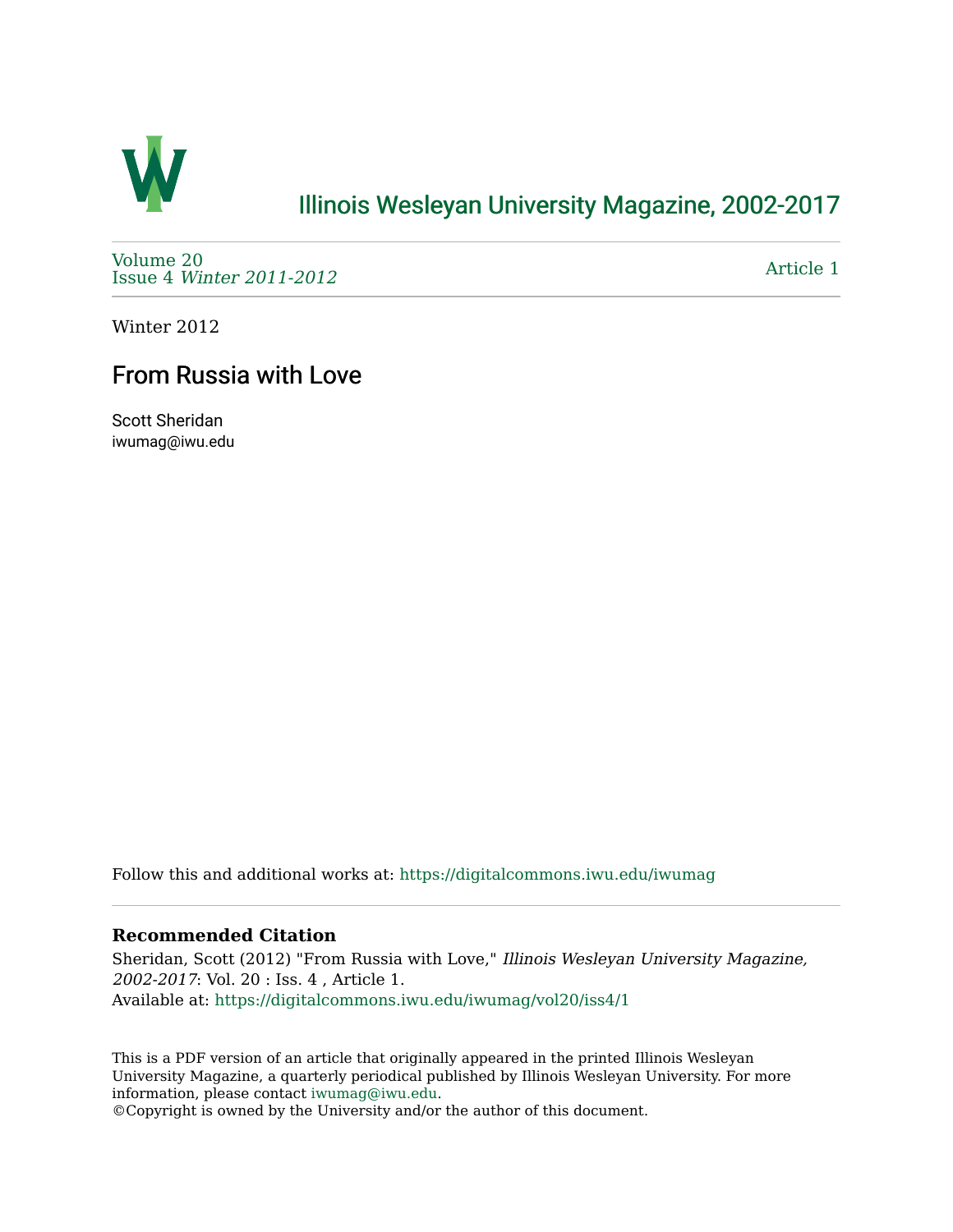# From Russia with Love

An ongoing collaboration between Illinois Wesleyan and Russian scholars inspires new research and surprising cultural insights.

## **Story by SCOTT SHERIDAN, Associate Professor of French and Italian**



**Though tired after their long flight from Illinois, the visiting scholars were enlivened by a visit to St. Basil's Cathedral in Red Square on their first night in Russia. (Photo by**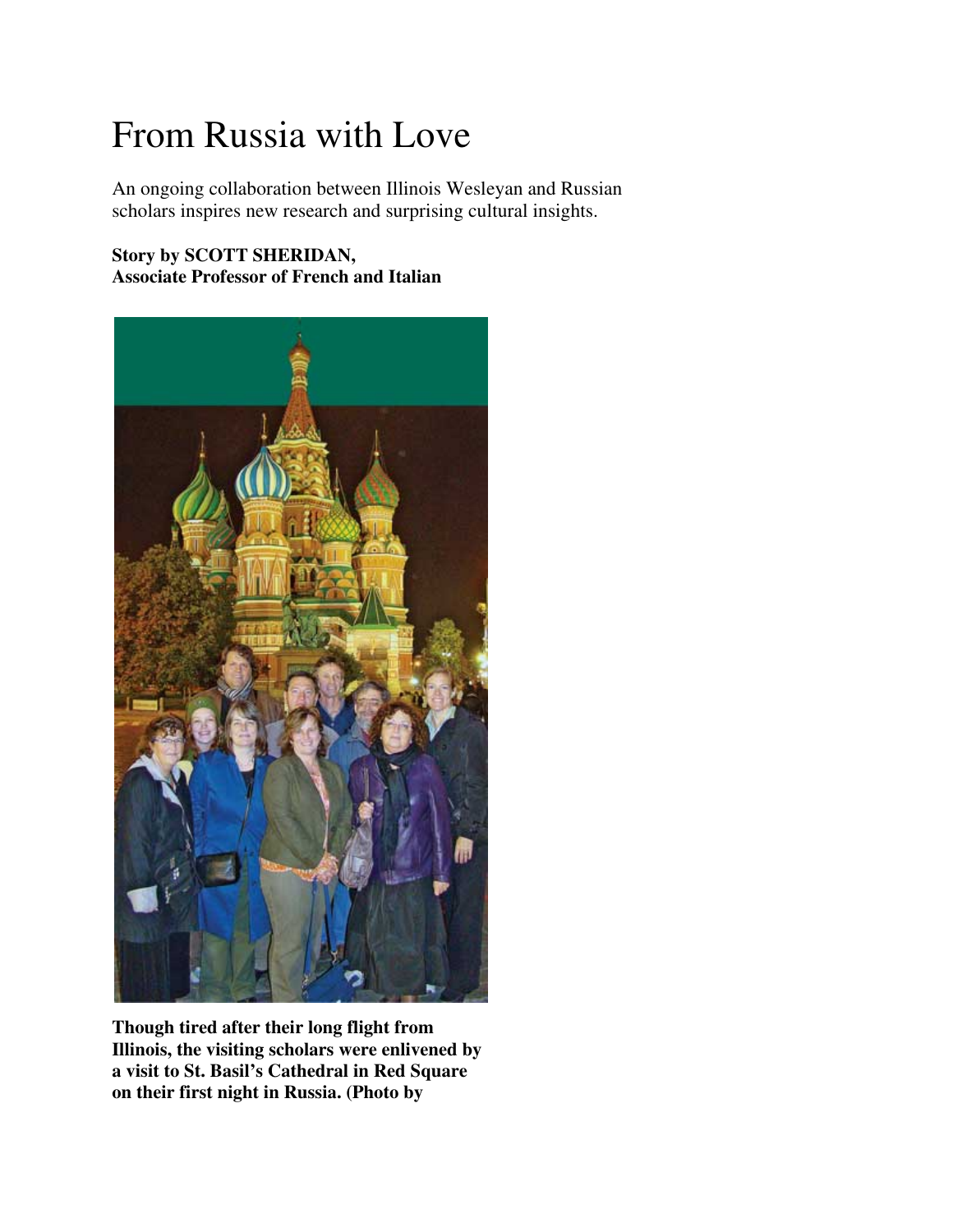#### **Rebecca Gearhart)**

This past fall, a group of Illinois Wesleyan University faculty members participated in

roughly a weeklong visit to Russia, as part of an ongoing exchange that began in fall 2010, when the IWU campus hosted several colleagues from Russia for an international colloquium entitled "Childhood and Globalization."

I was among the fortunate group who traveled abroad this year to be hosted by our colleagues atseveral prominent institutions in both Moscow and St. Petersburg, including the Russian State University for the Humanities in Moscow, the European University in St. Petersburg and the St. Petersburg State University for Culture and Arts.

Financial support for this exchange, both this year and last, came from various sources, including Funk Foundation funds and Russian governmental educational grants.

In addition to Russian native Marina Balina, the Isaac Funk Professor of Russian Studies and director of the International Studies Program, and myself, our group of IWU faculty included colleagues from across campus: Irving Epstein, professor of educational studies and associate dean of the faculty; Rebecca Gearhart, associate professor of anthropology and chair of the Sociology and Anthropology Department; William Munro, political science professor and 2012 winner of the Kemp Foundation Award for Teaching Excellence; and April Schultz, chair and associate professor of history and director of the American Studies Program.

Two other colleagues at nearby institutions — Karen Coates, professor of English and children's literature specialist from Illinois State University, and Deborah Stevenson, director of the Center for Children's Books at the University of Illinois at Urbana-Champaign — completed our group for the visit, around which the Russian universities in both Moscow and St. Petersburg organized a two-part academic conference entitled "Transforming Childhood" that included not only American participants, but scholars from across Russia.

Needless to say, during our travels to Russia we did make time for many fabulous sights, museums and cultural outings. For example, we toured inside the Kremlin walls, visited the vast Hermitage Museum art collections, peeked at the Soviet Cold War museum housed in a former communications bunker near the Taganskaya station of the Moscow Metro, and saw an amazing performance of *Swan Lake* at the Mikhailovsky Theatre in St. Petersburg. However, highlights of our visit went far beyond the typical touristy itinerary, as it was, after all, an academic conference.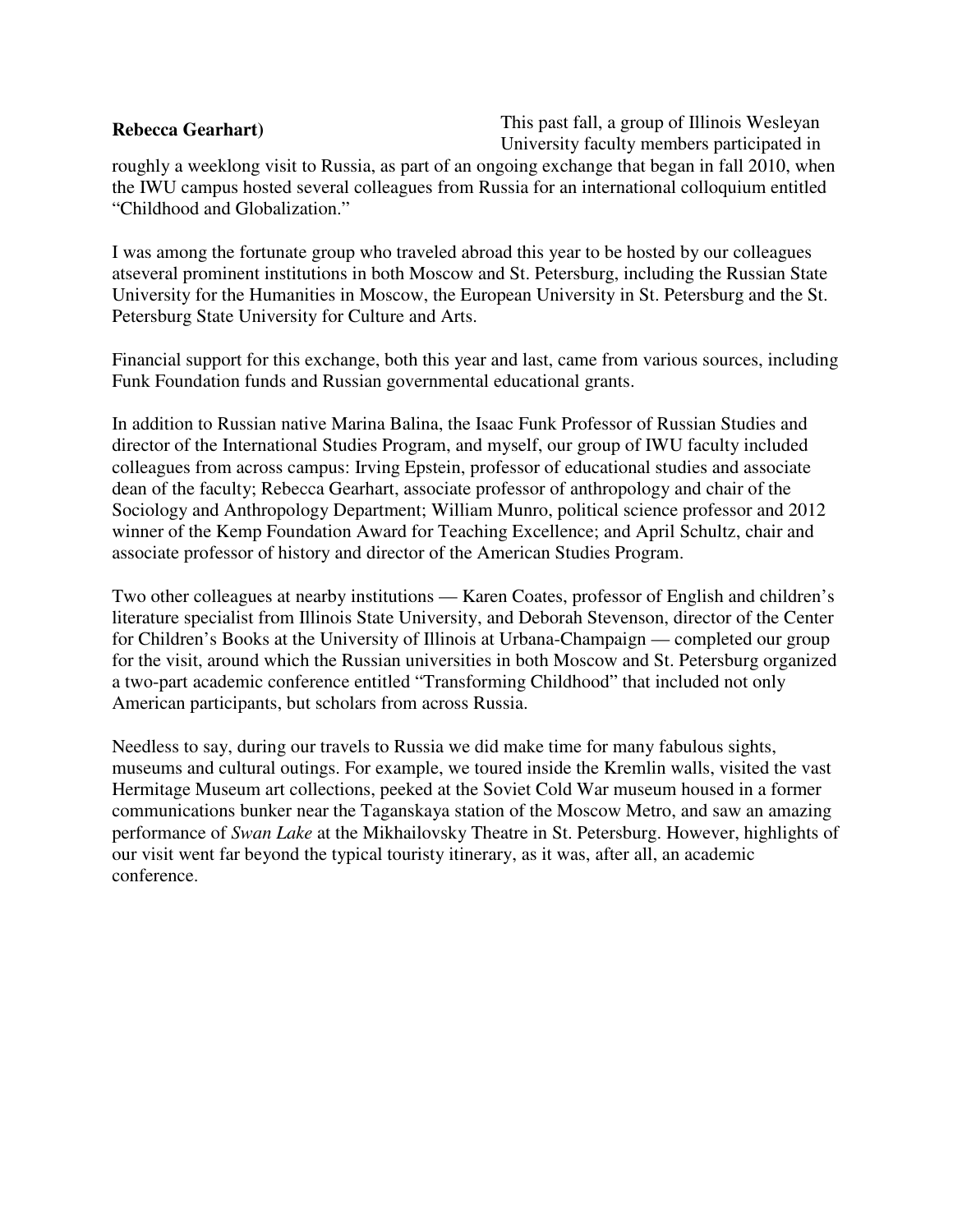When thinking about how best to present and contextualize the nature of our experiences in Russia for this article, I came back quickly to the model of intellectual exchange and cooperation that inspired these exchanges in the first place. It was in the spirit of collaborative inquiry that I polled my colleagues both here and in Russia about the importance of our recent exchange, and this article reflects collectively our impressions of the value and lasting effects of these experiences on all of us.

Despite the fact that we are all educational professionals accustomed to interdisciplinary approaches at academic conferences, the ongoing dynamic of simultaneous translation during this conference — which required the use of professional translators and headsets



**In St. Petersburg, the group visited the Church of the Savior on Spilled Blood, built on the site where Alexander II was assassinated. (Photo by Rebecca Gearhart)**

— into both English and Russian necessitated that everyone accept a premise of mutual understanding from the outset; because language barriers existed, participants could not take the transparency of communication for granted.

Cultural and language differences required all of us to develop a different perspective as they forced us to listen even more carefully about both disciplinary and customary distinctions. As such distinctions can lead to unexpected insights, during the conference many of us came to consider Russian and American parallels on the role of childhood in representing and creating culture in general, and also the very specific social and historical contexts of those creations.

For example, we explored a public school based on a late-19th-century educational model that emphasizes technology, integration of differently-abled children into the curriculum, and Jewish culture and tradition, followed by a visit to a refugee and immigrant learning center. Both illuminated the important changes that have taken place in the former Soviet Union, as well as our common interests in cultural adaptation and immigration. This was a profoundly moving experience to see tangible efforts of another nation coping with the both the pain and possibilities of incorporating diversity.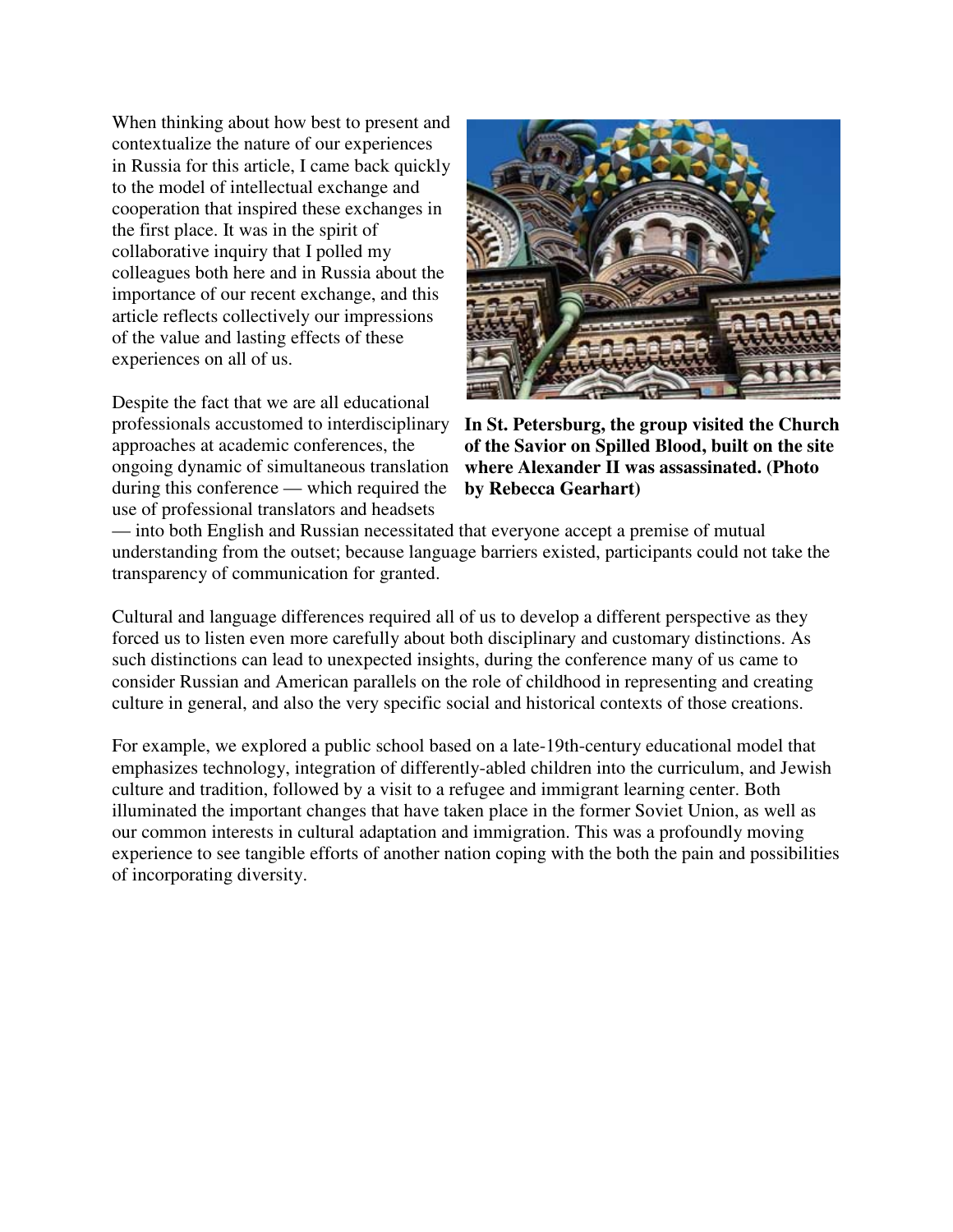

**Marina Balina, left, and colleagues cross one of the many bridges connecting the islands of St. Petersburg. (Photo by Rebecca Gearhart)**

As they should be, faculty members exemplify the model of the consummate "lifelong learner" — one who fully embraces and celebrates learning opportunities — and our experience in Russia was significant in that respect. The field of childhood studies is unique, in that all those who research it come at it with ostensibly the same general experience and meet with equal inherent authority. Although now adults, *we were all children once*. Because the nature of those experiences is quite different, however, the cross-cultural study of those experiences creates a space for perspective, comparison and critical selfreflection.

It is amply evident that our participation

at the conferences this year and last have helped all of us to think differently about our research and pursue new directions for our scholarship, as we have come to freely exchange ideas and offer feedback to each other — both during the conference sessions, in post-panel discussions, and in less formal one-on-one conversations.

As childhood studies is a fairly new field in the United States, and an even newer one in Russia, the exchange of scholarly methodologies is vital for the development of the field. The sheer scale and diversity of Russia makes it different from the European countries whose scholarship we already know. Quite frankly, both the U.S. and Russia have enough material and scholars to keep an inward focus while ignoring the world past political borders, but that would be detrimental to scholarship and, simply, a sad loss.

The collective volume *Constructing Childhood: Literature, History, Anthropology* published this fall by Russian Humanities University in Moscow — which includes articles by American and Russian participants at the IWU-sponsored 2010 conference — is the best evidence of the fruitfulness of this exchange and the ongoing need for this kind of dialogue. These exchanges enrich us and inspire us all to be stronger scholars, as we become more dynamic in our approaches to the literature and culture of childhood studies. But more importantly, on some abstract level, they enable us to become more receptive human beings. As we better understand our history, folklore and literature that we create and share with our children, our work becomes more rewarding and makes better lives for students.